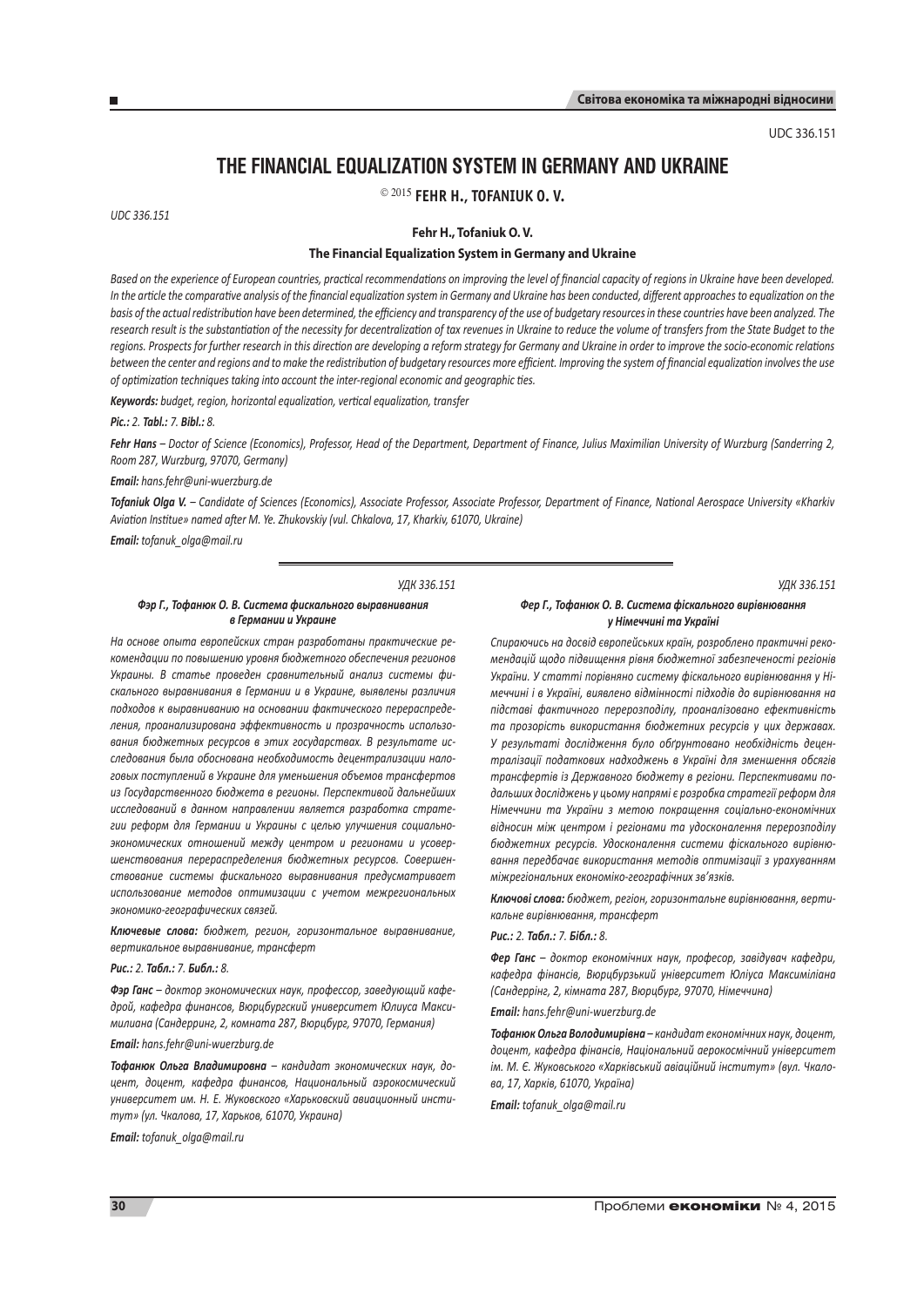# **Світова економіка та міжнародні відносини**

 $\overline{\phantom{a}}$ 

**Introduction.** Fiscal equalization systems throughout the world are applied to increase the opportunities of low-income regions within a country to finance expenditures and to ensure an equal access to basic public services to all citizens regardless their place of residence. Due to different historical developments and due to political, social and economic changes over time such systems differ quite strongly across countries and are typically in a constant state of flux. Therefore it is useful to compare different systems in terms of their complexity, transparency and efficiency in order to draw lessons for future economic reforms.

In this paper we compare the equalization systems of Germany and Ukraine since both countries solve the problem of a balanced regional development quite differently. We compare the redistributive impact of both systems in the year 2012 and try to develop recommendations for fiscal reforms.

**Systems of administrative division.** In every country the local budget serves as the basis of the regional socio-economic development. The funds provided by those budgets are used to solve regional problems and to fund the central instruments of regional policy. In the European countries the key direction of regional policy is to ensure the faster development of economically weak areas and to support areas of priority development. Depending on the political structure of the states, different methods are used to allocate national tax revenues to local and regional budgets. The two countries compared in the following may be considered as two polar cases of federal and unitary states. Consequently, the budget systems of the two countries have quite distinct characteristics which are discussed in Figure 1.

The Federal Republic of Germany is a Federation comprising of 16 states, the so-called Länder. The Länder represent an independent level of government endowed with its own rights and obligations. According to the constitutional rules of public finance, the municipalities are deemed to be part of the Länder.



**Fig. 1. Budget system in the countries with different state structure** [1; 7]

Ukraine on the other hand is an unitar state, where the territory structure includes 27 regions. The central government deligates some rights and obligations to the regional authorities. In practice this determines the distribution of revenues and expenditures between state and regional budgets. Table 1 compares the population and administrative divisions of Ukraine and Germany.

As one can see, Germany is much more densly populated. As a consequence, although the population in Germany is almost the double of the Ukrainian population, the number of administrative units especially at the lowest level is much smaller. Before we discuss the allocation of tax revenues to the different administrative levels in both countries, Table 2 compares the structure of the tax revenues in the consolidated budgets.

Overall, Germany collects about 23 percent of GDP as taxes while the respective Ukrainian budget revenues are significantly higher at about 32 percent. Since the main taxes of both countries are similar types, we can compare the revenues from such taxes as - personal income tax, corporate tax, value added tax, trade tax and exise tax. Table 2 shows the respctive amounts and shares in GDP in the year 2012. In Germany the share of direct taxes is higher than in Ukraine where the bulk of tax revenues is from VAT and exise taxes. The corporate tax is much more important in budget system of Ukraine while the trade tax generates even higher revenues than the corporate

**Table 1**

**Administrative division of Ukraine and Germany in 2012**

|         | <b>Population</b> | Land             | <b>Number of administrative units</b>                  |                                                       |                                                 |  |  |
|---------|-------------------|------------------|--------------------------------------------------------|-------------------------------------------------------|-------------------------------------------------|--|--|
| Country | (in mio.)         | (in 1000 sq. km) | 1-st level                                             | 2-nd level                                            | 3-d level                                       |  |  |
| Germany | 82,2              | 357.0            | 13 states, 3 city-states                               | 426 districts                                         | 16121 municipalities                            |  |  |
| Ukraine | 46.4              | 603.7            | 24 regions, AR Crimea, 2<br>cities with special status | 669 districts and<br>cities of regional<br>importance | 40 066 towns,<br>villages and city<br>districts |  |  |

*Source*: [4], [8]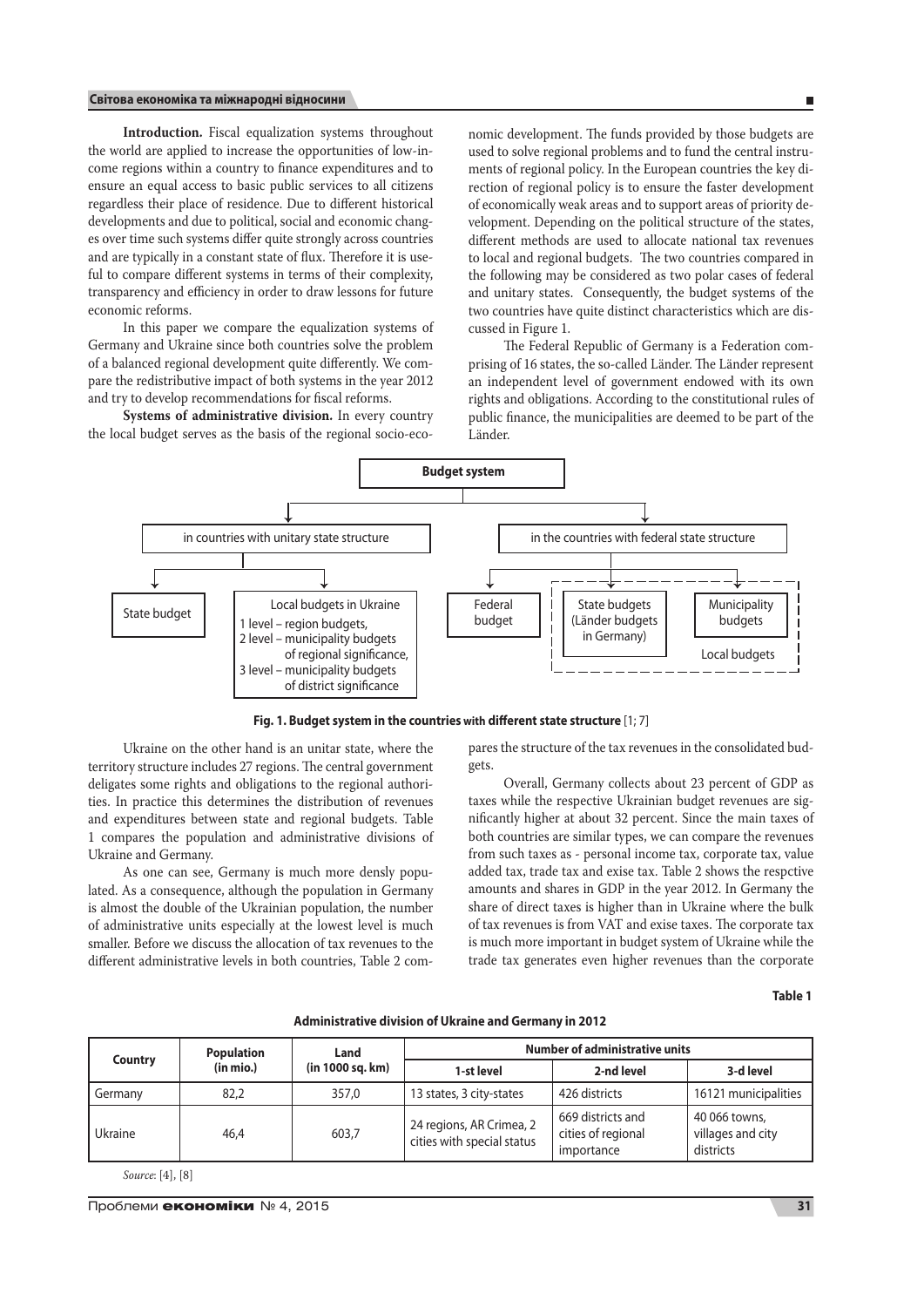| . .<br>× | v<br>×<br>٠ |  |
|----------|-------------|--|
|----------|-------------|--|

|                     |               | Germany          | <b>Ukraine</b> |        |  |  |
|---------------------|---------------|------------------|----------------|--------|--|--|
|                     | in bill. EURO | in $%$           | in bill. UAH   | in $%$ |  |  |
| GDP                 | 2643,00       | 1411,20<br>100,0 |                | 100,0  |  |  |
| Personal income tax | 194,6         | 7,4              | 68,1           | 4,8    |  |  |
| Corporate tax       | 37,0          | 1,4              | 56,3           | 4,0    |  |  |
| VAT                 | 195,0         | 7,4              | 138,8          | 9,8    |  |  |
| Trade tax           | 44,6          | 1.7              | 4,8            | 0,3    |  |  |
| Exise tax           | 55,0          | 2,1              | 38,7           | 8,7    |  |  |
| Total               | 602,4         | 22,8             | 446,8          | 31,6   |  |  |

# **Structure of tax revenues in 2012**

*Source*: [2; 8]

tax in Germany. The latter reflects differences in the business structure in both countries.

Table 3 describes how the total tax revenues are distributed between the different administrative levels in both countries.

In Germany more than half of tax revenues remain at the federal level while the remaining revenues are split between the state budgets and the municipalities at 35 and 13 percent, respectively. Before transfers the Ukrainian state budget receives about 78 percent and this fraction decreases to roughly 50 percent after transfers.

Consequently, both in Germany and in Ukraine the central and local budgets receive almost the same revenues (as a whole). However, since in Germany states and municipalities are fiscally independent, the main task of the equalization system is to distribute revenues among the states and municipalities. This redistribution has to be done in a way so that the provision of financial support for weak states still keeps the stimulus for economically strong states.

On the other hand the Ukrainian regions have much less autonomy in collecting and distributing fiscal incomes. Before receiving transfers local budgets have only about 23 percent of

**Table 3**

| Germany          |                        | Federal budget | State budgets | Municipality budgets |  |
|------------------|------------------------|----------------|---------------|----------------------|--|
|                  | in % of total revenues | 51,3           | 35,4          | 13,3                 |  |
|                  | in bill. EURO          | 309,0          | 213,3         | 80,1                 |  |
| Ukraine          |                        | State budget   | Local budgets |                      |  |
|                  | in % of total revenues | 77,7           | 22,3          |                      |  |
| before transfers | in bill. UAH           | 346,0          | 100,8         |                      |  |
|                  | in % of total revenues | 49,7           | 50,3          |                      |  |
| after transfers  | in bill. UAH           | 221,6          | 225,2         |                      |  |

# **Revenue allocation to administrative levels**

*Source*: [2; 8]

total budget revenues of the country. After fiscal equalization this fraction increases to about 50 percent as in Germany. Consequently, in Ukraine about half of local budget revenues are transfers received from the central government.

This situation is quite typical: High developed countries assign a stronger financial autonomy to state governments and municipalities, so that the transfer share in their local budgets is small. Transition countries, on the other hand, assign lower fiscal autonomy to local authorities and transfer funds from the central to the local budgets. Consequently, transfers constitute up to 50 percent of local revenues. Therefore, Germany and Ukraine may serve as examples for completely different approaches for fiscal equalization.

Next we look into the detail of the equalization process.

**The stages of fiscal equalization.** The German equalization system distinguishes four stages of tax distribution which are described in detail in the following:

- Primary tax allocation between federal level and states;
- Primary tax allocation among states;
- Fiscal equalization among states;
- Vertical fiscal equalization with federal grants.

Similarly, the Ukrainian equalization system can be also split into four stages:

- 1. Primary tax allocation between state and regional budgets;
- 2. Primary tax allocation among regions;
- 3. Transfers of so-called «rich administrative units» to state budgets;
- 4a.State budget equalization grant to the all regional budgets;
- 4b.State budget special grants to regional budgets for specific purposes.

*First stage: The primary vertical tax allocation.* The first stage in any fiscal equalization system is the initial vertical allo-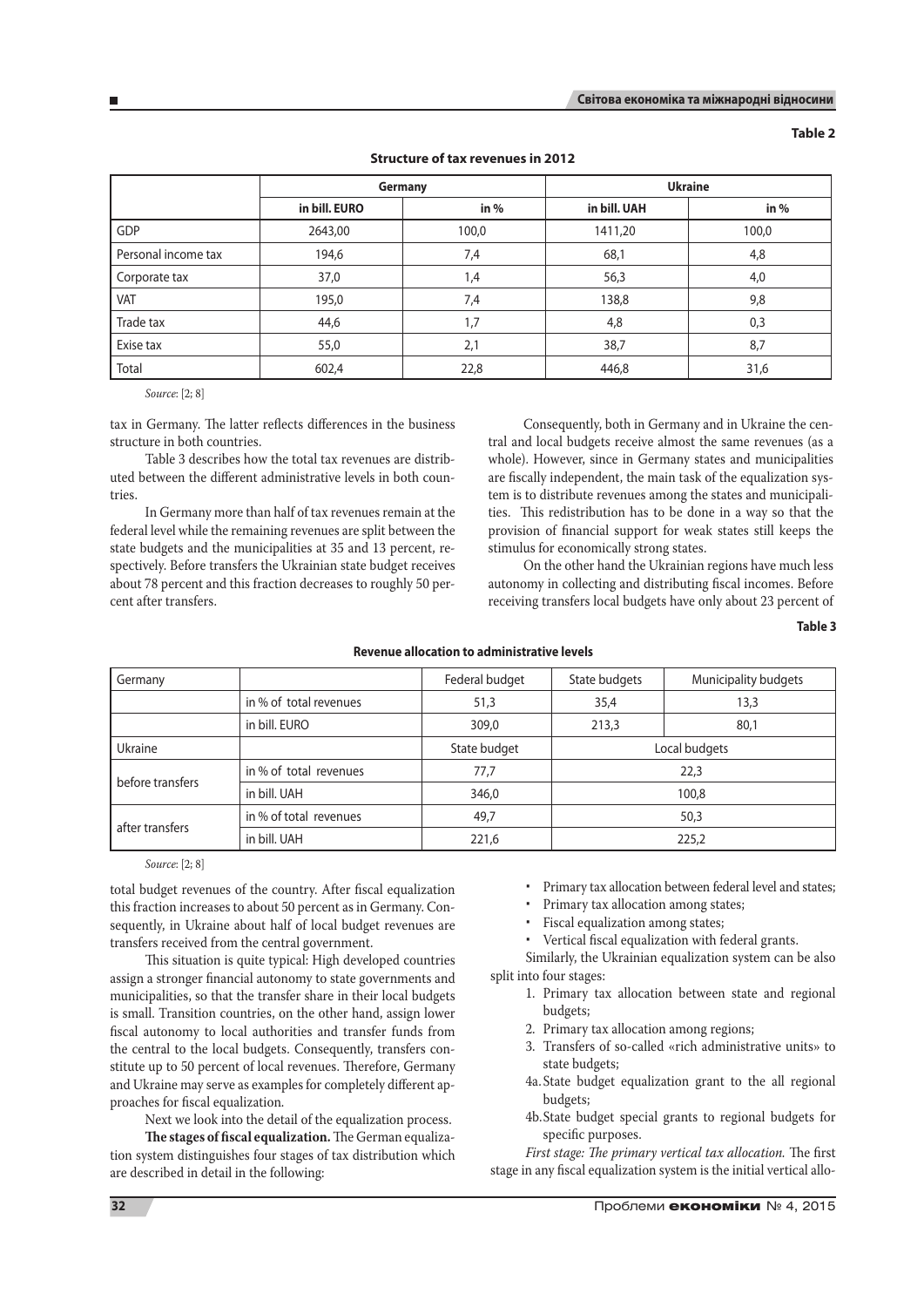# **Світова економіка та міжнародні відносини**

cation of tax revenues. While some revenues are assigned completely to specific budgets, both Germany and Ukraine split up the main tax revenues between the different budgets. Tables 4 and 5 compare the joint tax systems of both countries with respect to the primary tax allocation.

Income taxes are distributed in Germany by about 40– 45 percent to the federal budget and by about 55 – 60 percent to local budgets. In Ukraine personal income taxes are almost totally fixed at local budgets. The state budget receives only 50 percent of personal income tax from Kiev city which is about 10 percent of total state tax revenues. The corporate tax in Germany's budget system is distributed equally between federal and states levels. In Ukraine revenues from the regular corporate tax belong to state budget. Local budgets receive only corporate tax of municipal enterprises which amounts in 2012 to less than 2 percent of total corporate tax revenues.

**Table 4**

 $\mathbf{r}$ 

| <b>Taxes</b>        | <b>Federal budget</b>      | <b>State budgets</b>                                              | <b>Municipality budgets</b> |
|---------------------|----------------------------|-------------------------------------------------------------------|-----------------------------|
| Personal income tax | 42,5 %                     | 42.5 %                                                            | 15 %                        |
|                     | (44% from deposit incomes) | (44% from deposit incomes)                                        | (12% from deposit incomes)  |
| Corporate tax       | 50 %                       | 50 %                                                              |                             |
| VAT (in 2012)       | 53,27 %                    | 44,53 %<br>(75% - equally to all states,<br>25% - to weak states) | $2.2\%$                     |
| Trade tax           |                            |                                                                   | 100 %                       |
| Excise taxes        | 100 %                      | $\overline{\phantom{0}}$                                          | -                           |

**Primary allocation of tax revenues in Germany**

Source: [3]

As the corporate tax, VAT in Germany is distributed almost equaly between federal and states levels. Since the VAT is used to balance the fiscal effects of policy reforms, the VAT shares change regularly in the primary vertical allocation of tax revenues. In 2012 states and municipalities receive about 47 percent of all VAT. In Ukraine VAT revenues are allocated only to the state budget. Finally, the trade tax and the ecxise tax are distributed in both countries on the same basis: reveunes from the trade tax are allocated to the local budgets, while revenues from the excise tax are assigned to the federal budget in Germany and to the state budget in the Ukraine.

*Second stage: Primary horizontal tax distribution*. At the second stage in Germany the tax revenue belonging to the Länder as a whole is distributed among the individual states. Apart from the VAT, the principle of local reveue is applied which means that the state budgets receive the revenue which is collected by the revenue authorities on their territory. Consequently, every state receives the income taxes of its inhabitants and corporation taxes depending on the place of business plants. VAT revenues in Germany are not fully distributed according to the principle of local revenue. About one quarter of the Länder share of VAT revenues is allocated to economi-

# **Table 5**

|                     | <b>State budget</b>               | <b>Region budgets</b>       | <b>Municipality budgets</b>                                                                              |  |
|---------------------|-----------------------------------|-----------------------------|----------------------------------------------------------------------------------------------------------|--|
| Personal income tax | 50 % of PIT from Kiev city        | 25 %<br>(50 % to Kiev City) | 75 % – in Cities of regional significance;<br>25 % - in towns and villages and 50 % to it's<br>districts |  |
| Corporate tax       | 100 % of all other<br>enterprises |                             | 100% from municipal enterprises                                                                          |  |
| <b>VAT</b>          | 100 %                             |                             |                                                                                                          |  |
| Trade tax           |                                   |                             | 100 %                                                                                                    |  |
| Excise tax          | 100 %                             | (100 % Crimea)              |                                                                                                          |  |

**Primary allocation of tax revenues in the Ukraine**

*Source*: [1]

cally weak states, whose receipts from tax revenues per capita are lower than the per capita average of all states. The exact amount of the VAT allocation to such weak states depends on the relative per capita tax revenue of a specific state. A linearprogressive topping-up schedule is used to calculate the exact amount of the extra VAT allocation. The remaining VAT revenues of the states, are then distributed in proportion to the relative number of inhabitants.

Similar as in Germany, Ukrainian regions also receive the revenues collected by their regional tax authorities. However, at this stage there is no imbeded equalization system such as the supplementary VAT proportion in Germany.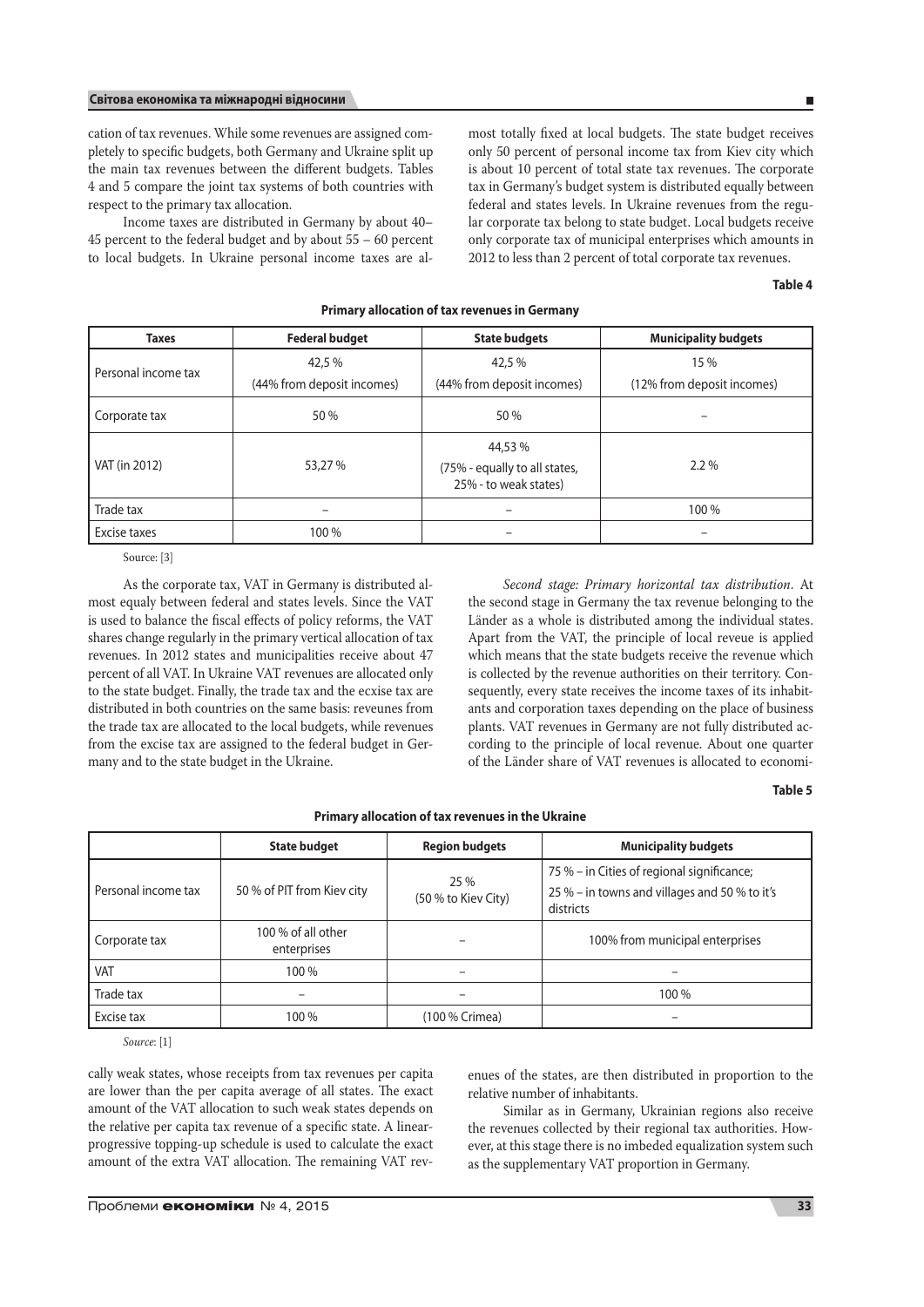After the primary horizontal tax distribution the difference in per capita tax revenues among federal states amounts to 35 percent. This means that tax revenues per capita are 35 percent higher in the richest state compared to the poorest one. This is a substantial gap and the following equalization stages are designed to minimize it. In 2012 the so-called rich states or state-donors are Bavaria, Baden-Wuerttemberg, Hesse and the city of Hamburg. These four states play the major role in the following horizontal stage of the equalization process. Note that three of four state-donors belongs to south of Germany.

We can also identify the regions of Ukraine which have in the year of 2012 higher budget revenues per capita before transfers than average: Crimea, Dnipropetrovsk, Donetsk, Zaporozhe, Kiev, Poltava, Kharkov regions, Kiev and the city of Sevastopol. Note that these nine regions are mostly in the southeastern part of Ukraine. The diference between regions in budget revenues per capita before transfers is 4,0. This is a huge gap much higher than in Germany. It indicates that some regions are in an economic crisis and totaly depend on governmental dotations.

*Third stage: Fiscal equalization among states and transfers*. In the third stage the fiscal equalization system of Germany redistributes tax revenues horizontaly between rich and weak states to equalize the budget revenues per capita. The starting point is to determine the financial capacity per inhabitant of the various Länder. The financial power (or capacity) of the states includes not only tax revenues of state budgets but also a fraction of the receipts of its municipalities.

Given the financial power is compared with the so-called financial requirement in order to compute an indicator for equalization of each state. In principle it is assumed that the financial requirement per inhabitant is the same in all the Länder. However, the city-states as well as some sparsly populated states have a higher financial requirement. Therefore, their populations are notionally increased for the purpose of the financial equalisation.

The indicator for equalization (i.e. the financial power relative to financial requirement) determines the relevant amount of money that the state either has to pay or has to receive. Horizontal equalization at this stage means that the rich states pay transfers to fiscally weak states. Again, a linearprogressive schedule is applied to determine the exact size of these payments between states. After transfers the ranking of the states is the same as before.

The fiscal equalization system of the Ukraine does not include such transfers among regions. Instead transfers are paid from «rich administrative units» (i.e. regions) to the state budget in order to accumulate the fund for interbudget transfers. Figure 2 shows the current legal procedure for the computation of these transfers. In order to determine the regional transfer volume of the administrative-territorial unit *i*, the difference between the amount of basic (compulsory) budget expenditures  $V_i$  and the amount of the basic budget revenues (revenue basket)  $D_i$  is calculated. If this difference is negative it means that this region is a budget-donor and this money should be transferred to the state budget. If the difference is positive it means that this region is a budget-recipient and this money will be received from state budget as a transfer (equalization grants). The so-called «coefficient of equalization» *αi* is calculated for budget-donors only and indicates the percentage of «extra» money that such regions can retain as a benefit for arranging a high business activity.

Typically, donor regions in Ukraine are cities with special status or regional importance. In 2012 the main budgetdonors were Dnipropetrovsk, Donetsk, Zaporozhe, Kiev and the Odessa region. However, the transfer amounts are fairly low. After these transfers the difference between regions moved only from 4,0 to 3,74. Not surprisingly, these regional transfers do not change the ranking of the regions. Note that in contrast to Germany the Ukrainian fiscal equalization takes place after the most significant taxes such as income taxes and VAT are already collected. In addition, transfers first flow from rich regions to the state budget in order to be received again by poorer regions. Thus, huge financial counter flows are built up between the state and local budgets that even tend to increase over the years while in Germany direct payments among states equalize the state revenues.



**Fig. 2. Transfer computation in Ukraine** [6, p. 116]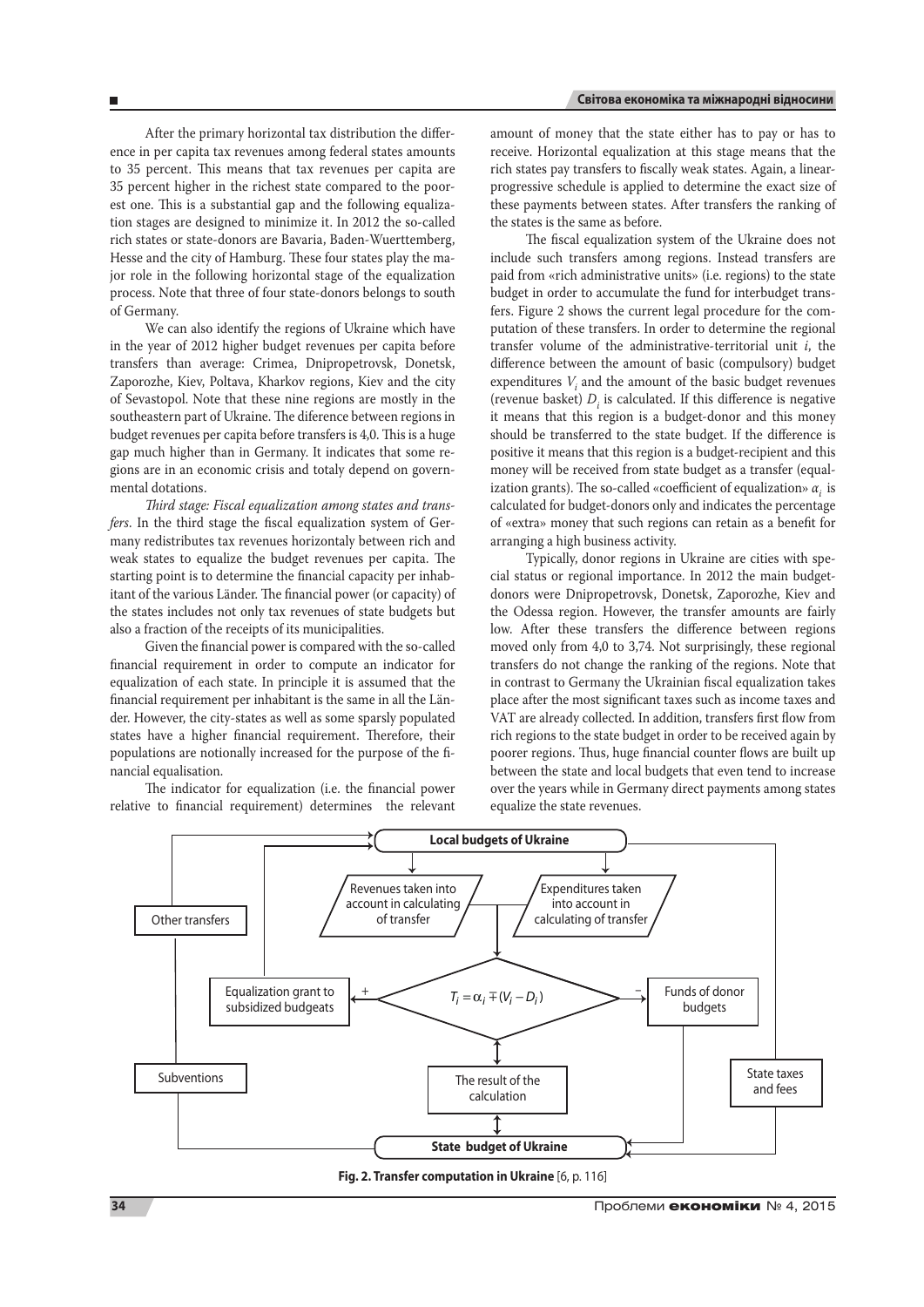*Forth stage: Vertical equalization with federal grants.* The final stage of fiscal equalization in Germany further reduces differences in the financial resources of states by transfers from the federal level to the states. Those states which lower than average fiscal resources receive fill-up grants from federal budget in order to bring them closer to the average level. More specifically, those states with a financial capacity per inhabitant is less than 99.5 % of average financial capacity per inhabitant receive proportional fill-up grants which keep their ranking still unchanged. Not surprisingly donor states from the previous stage do not receive fill-up grants from the federal level. Finally, supplementary federal grants for special needs serve to compensate individual poor Länder for special burdens they have to bear. For example, the five eastern states of the former GDR and Berlin receive supplementary federal grants in order to finance specific unification projects and to compensate the still disproportionately weak financial capacity of their municipalities. The funds will gradually be phased out by 2019. In addition, there are special funds for budgetary crises (Bremen and Saarland), as well as for specific regional problems.

The final stage in the Ukranian equalization system consists of quite similar equalization grants (dotations) from the state budget to the regional budgets. The amount of dotation depends on the level of the expenditures of the budgets and is calculated as shown in Figure 2. The compulsory expenditure, like education, health protection, social security, housing and communal services, culture, sport, should be totally covered by own revenues of budgets and by dotations from government. The amount of donations is roughly 50 percent of all transfers. After this stage the difference between regions has moved from 3,74 to 1,57 and the ranking of regions has significantly changed. For example, the Kharkiv region was the 9th richest region before providing dotations while it moved to the last position when donations are included. The Donetsk region moved from the 6th to 22nd position while the Zaporozhe region felt from the 8th to the 19th. Conversely, regions such as Cherkasy, Kirovograd and Volyn changed the ranking from 12th to 7rd, from 15th to 8th and 24th to 10th, respectively. Finally, in Ukraine subsidies play a similar role as supplementary federal grants. They are allocated in order to fund the capital expenditures of the budgets. In case of economically strong regions subventions finance the development of regional and municipalities infrustucture. In case of economically weak regions, the subsidies cover the lack of funding of other expenditures, except compulsory expenditure, like transportation, building, connection etc. In 2012 the subsidies are paid to all regions and the biggest amounts are received by the most developed regions. Consequently, the diference between regions in budget revenues per capita after transfers increases again to 1,71.

**Fiscal equalization – A quantitative comparison.** After describing the stages of fiscal equalization we can compare the financial consequences at every stage for the year 2012. Table 6 shows three of the four stages of equalization in Germany. There are four state-donors (Bavaria, Baden-Wuerttemberg, Hesse, city of Hamburg) that transfer funds at the second and third stage to the weaker states and do not receive any grants from the federal budget. The four states North Rhine-Westphalia, Rhineland-Palatinate, Schleswig-Holstein, city of Bremen transfer part of their VAT revenues to the weaker states but they are transfer recipients at the third and fourth levels. The remaining eight states are recipients at all stages.

The right part of Table 6 shows the changes in relative fiscal capacity. After the second stage the poorest countries are the eastern states at roughly 93 percent of average fiscal capacity per capita. The richest state is the city of Hamburg at 125,7 percent of average fiscal capacity. After the third stage the poorest state is now the city of Berlin and the richest state is Bavaria at 105 percent of average fiscal capacity. Finally, after the fourth stage the richest states are now in the eastern part due to supplementary federal grants due to unification cost. Note however, that these transfers are eliminated completely by 2019.

**Table 6**

|                | <b>Federal states</b>           | Second<br>stage<br>(VAT) | <b>Third stage</b><br>(Horizontal<br>equali-<br>zation) | Fourth<br>stage<br>(Fill-up<br>grants) | Fourth<br>stage<br>(Sp.<br>grants) | Second<br>stage<br>(VAT)                                                                  | <b>Third stage</b><br>(Horizontal<br>equali-<br>zation) | Fourth<br>stage (Fill-<br>up grants) | <b>Fourth</b><br>stage<br>(Sp.<br>Grants) |  |
|----------------|---------------------------------|--------------------------|---------------------------------------------------------|----------------------------------------|------------------------------------|-------------------------------------------------------------------------------------------|---------------------------------------------------------|--------------------------------------|-------------------------------------------|--|
|                |                                 |                          | <b>Budgetary flows (mill. EURO)</b>                     |                                        |                                    | The ratio of current financial capacity<br>to relevant (normative) financial capacity (%) |                                                         |                                      |                                           |  |
| 1              | $\overline{2}$                  | 3                        | 4                                                       | 5                                      | 6                                  | 7                                                                                         | 8                                                       | 9                                    | 10                                        |  |
|                | North Rhine-Westphalia<br>(NRW) | $-2433.7$                | 435,2                                                   | 159,5                                  | 0.0                                | 95,2                                                                                      | 99,1                                                    | 99.4                                 | 99,4                                      |  |
| $\overline{2}$ | Bavaria (BAY)                   | $-1728,2$                | $-3796,8$                                               | 0,0                                    | 0,0                                | 110,0                                                                                     | 105,2                                                   | 105,2                                | 105,2                                     |  |
| 3              | Baden-Wuerttemberg<br>(BW)      | $-1466.8$                | $-2765,2$                                               | 0.0                                    | 0.0                                | 107.9                                                                                     | 104.7                                                   | 104.7                                | 104.7                                     |  |
| $\overline{4}$ | Lower Saxony (NDS)              | 125,5                    | 177,7                                                   | 58,7                                   | 0.0                                | 94,1                                                                                      | 99,2                                                    | 99,4                                 | 99,4                                      |  |
| 5              | Hesse (HE)                      | $-832,7$                 | $-1304.3$                                               | 0,0                                    | 0,0                                | 105,3                                                                                     | 104,2                                                   | 104,2                                | 104,2                                     |  |
| 6              | Saxony (SACH)                   | 2363,9                   | 960,8                                                   | 394,4                                  | 2145,4                             | 93,0                                                                                      | 95,6                                                    | 98,6                                 | 114,9                                     |  |
| $\overline{7}$ | Rhineland-Palatinate (RP)       | $-498,2$                 | 256,4                                                   | 139,3                                  | 46,0                               | 94,5                                                                                      | 98,1                                                    | 99,2                                 | 99,5                                      |  |
| 8              | Saxony-Anhalt (S-A)             | 1275,8                   | 549,6                                                   | 224,6                                  | 1327,8                             | 93,1                                                                                      | 95,6                                                    | 98,6                                 | 116,6                                     |  |

# **Quantitative results for Germany in 2012**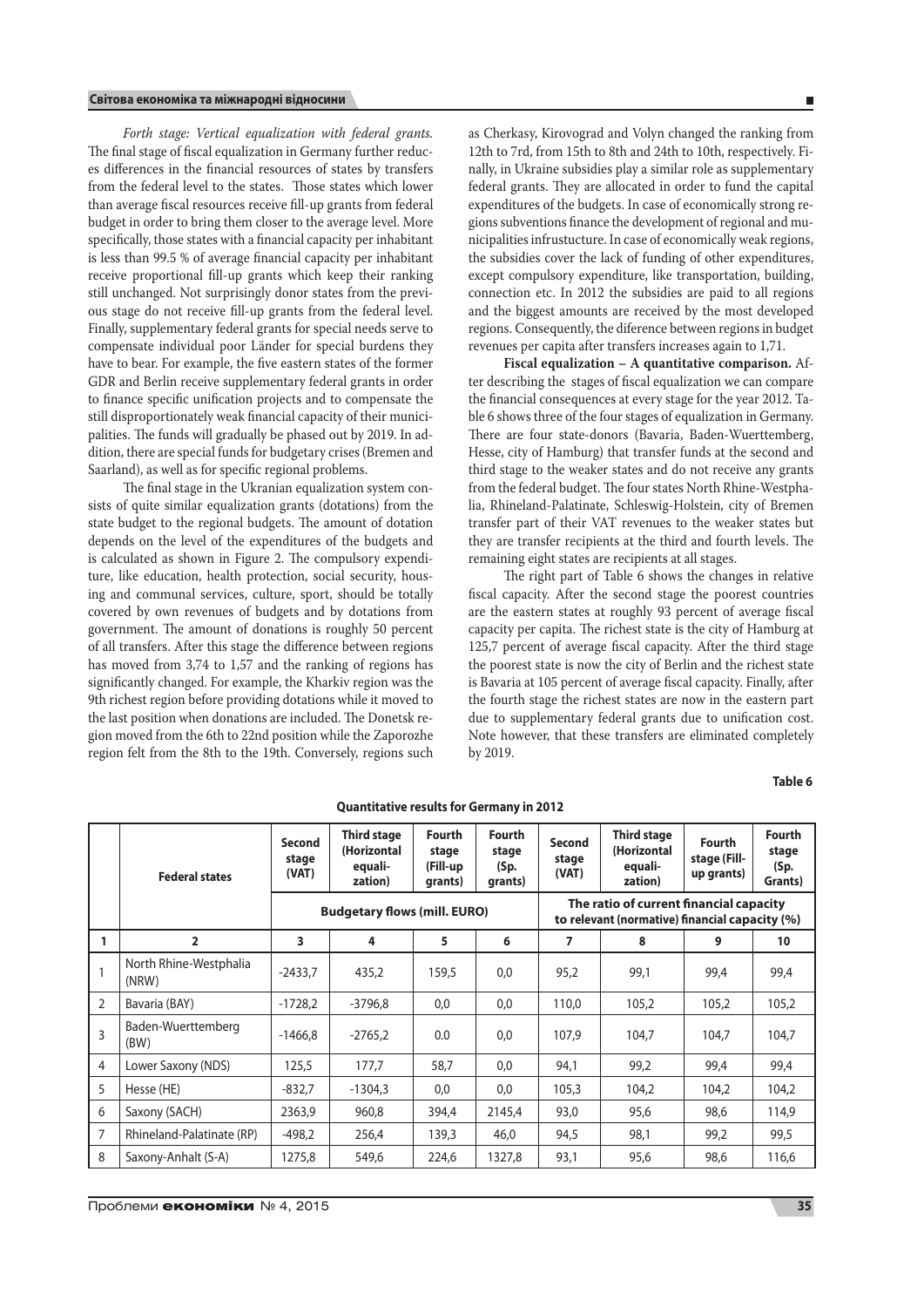|    |                                       | 3        | 4       | 5      | 6      |       | 8     | 9     | 10    |
|----|---------------------------------------|----------|---------|--------|--------|-------|-------|-------|-------|
| 9  | Schleswig-Holstein (SH)               | $-54,4$  | 134,4   | 70,9   | 53,20  | 94,2  | 98,5  | 99,3  | 99,9  |
| 10 | Thuringia (THUE)                      | 1244.4   | 541,9   | 219,7  | 1219.5 | 93,0  | 95,5  | 98,6  | 115,9 |
| 11 | Brandenburg (BRG)                     | 1003,1   | 543,3   | 227,4  | 1230,4 | 93,4  | 95,8  | 98,7  | 114,1 |
| 12 | Mecklenburg-Western<br>Pomerania (MV) | 914.1    | 452,8   | 178.2  | 917.3  | 93,0  | 95.1  | 98.5  | 116,0 |
| 13 | Saarland (SAAR)                       | 163,0    | 93,8    | 49,4   | 63,4   | 93,8  | 97,5  | 99,1  | 101.0 |
| 14 | Berlin City (BE)                      | 181,4    | 3224,7  | 1018,3 | 1424,4 | 94,1  | 90,6  | 97,5  | 107.1 |
| 15 | Hamburg City (HH)                     | $-241.6$ | $-24.9$ | 0.0    | 0,0    | 125.7 | 100.4 | 100.4 | 100,4 |

16 Bremen City (HB) | -15,8 | 520,7 | 170,2 | 60,3 | 94,2 | 91,8 | 97,8 | 99,9

**End table 6**

*Source*: Own calculations according to [8]

Table 7 shows the respective numbers for Ukraine in year 2012. As can be seen in the fifth column there are nine regions with higher budget revenues per capita than average before transfers. The poorest region is Transcarpathian where the fiscal capacity per capita is only 49,7 percent of average

Total 0,0 0,0 2910,6 8487,7

while the richest region is the city of Kiev where fiscal capacity per capita is almost double as high as average. The transfers to the state budget are fairly small at the third stage so that they hardly change anything. Transfers at the fourth stage however significantly reduce the regional fiscal inequality.

**Table 7**

|                | <b>Regions of</b><br><b>Ukraine</b> | Second<br>stage<br>(before<br>transfers) | <b>Third stage</b><br>(Transfers to<br>state budget) | <b>Fourth</b><br>stage<br>(Equa-<br><b>lization</b><br>grants) | <b>Fourth</b><br>stage<br>(Subsidy) | <b>Second</b><br>stage<br>(before<br>trans-<br>fers) | <b>Third stage</b><br><b>(Transfers</b><br>to state<br>budget)                | <b>Fourth</b><br>stage<br>(Equa-<br><b>lization</b><br>grants) | Fourth<br>stage<br>(Subsidy) |
|----------------|-------------------------------------|------------------------------------------|------------------------------------------------------|----------------------------------------------------------------|-------------------------------------|------------------------------------------------------|-------------------------------------------------------------------------------|----------------------------------------------------------------|------------------------------|
|                |                                     |                                          | <b>Budgetary flows (mio. UAH)</b>                    |                                                                |                                     |                                                      | The ratio of current financial capacity to<br>average revenues per capita (%) |                                                                |                              |
| 1              | $\overline{2}$                      | 3                                        | 4                                                    | 5                                                              | 6                                   | $\overline{7}$                                       | 8                                                                             | 9                                                              | 10 <sup>1</sup>              |
|                | Ukraine                             | 100813,8                                 | $-1342,7$                                            | 60628,2                                                        | 63831,5                             | 100,0                                                | 100,0                                                                         | 100,0                                                          | 100,0                        |
| $\mathbf{1}$   | Crimea                              | 5601                                     | $-15,8$                                              | 2070.3                                                         | 2507.1                              | 129,0                                                | 130,3                                                                         | 111.0                                                          | 105,3                        |
| $\overline{2}$ | Vinnitsa                            | 2616,9                                   | $-12,5$                                              | 2965,0                                                         | 1978,2                              | 72,6                                                 | 73,2                                                                          | 97,3                                                           | 94,2                         |
| 3              | Volyn                               | 1401                                     | $-0,9$                                               | 2259,4                                                         | 1705,8                              | 61,0                                                 | 61.7                                                                          | 100,3                                                          | 105,1                        |
| 4              | Dnipropetrovsk                      | 9775,8                                   | $-110,6$                                             | 2365,3                                                         | 4768,8                              | 133,4                                                | 133,7                                                                         | 103,4                                                          | 103,2                        |
| 5              | Donetsk                             | 11587                                    | $-331,3$                                             | 3097,1                                                         | 7731,5                              | 119,4                                                | 117,5                                                                         | 93,1                                                           | 102,4                        |
| 6              | Zhytomyr                            | 2055,4                                   | $-3,3$                                               | 2405.0                                                         | 1708,5                              | 73,1                                                 | 74,0                                                                          | 99,9                                                           | 98,8                         |
| 7              | Transcarpathian                     | 1369,8                                   | $-12,4$                                              | 2682,8                                                         | 1588,3                              | 49,5                                                 | 49,7                                                                          | 91,9                                                           | 91,5                         |
| 8              | Zaporozhe                           | 4277,2                                   | $-230,5$                                             | 1955,0                                                         | 2061,1                              | 108,2                                                | 103,7                                                                         | 95,6                                                           | 91,8                         |
| 9              | Ivano-Frankivsk                     | 1926.9                                   | $-7.6$                                               | 2825,0                                                         | 1993.7                              | 63,1                                                 | 63.7                                                                          | 97,8                                                           | 99,3                         |
| 10             | Kiev region                         | 4311,6                                   | $-154,6$                                             | 2201,0                                                         | 2248,2                              | 113,3                                                | 110,7                                                                         | 105,2                                                          | 101,8                        |
| 11             | Kirovograd                          | 1769,6                                   | $-22$                                                | 1783,0                                                         | 1319,6                              | 80,1                                                 | 80,2                                                                          | 100,7                                                          | 98,9                         |
| 12             | Lugansk                             | 4602                                     | $-16,4$                                              | 2551,0                                                         | 2768,2                              | 91,9                                                 | 92,8                                                                          | 89,7                                                           | 89,1                         |
| 13             | Lvov                                | 4287,2                                   | $-51,1$                                              | 3804,5                                                         | 3046,1                              | 76,3                                                 | 76,4                                                                          | 90,1                                                           | 88,8                         |
| 14             | Mykolaiv                            | 2276,3                                   | $-53,5$                                              | 1794,0                                                         | 1419,4                              | 87,5                                                 | 86.6                                                                          | 97,3                                                           | 94,1                         |
| 15             | Odessa                              | 4959,8                                   | $-131,3$                                             | 3066,0                                                         | 2942,1                              | 93,8                                                 | 92,5                                                                          | 94,0                                                           | 92,3                         |
| 16             | Poltava                             | 3994,6                                   | $-65,2$                                              | 1589,0                                                         | 1714,2                              | 122,7                                                | 122,3                                                                         | 106,7                                                          | 100,0                        |
| 17             | Rivne                               | 1740.4                                   | $-46,6$                                              | 2332,0                                                         | 1804,3                              | 68.1                                                 | 67,2                                                                          | 99,2                                                           | 102.7                        |
| 18             | Sumy                                | 2175,1                                   | $-6,5$                                               | 1701,0                                                         | 1320,9                              | 85,7                                                 | 86,6                                                                          | 96,0                                                           | 92,1                         |
| 19             | Ternopol                            | 1265                                     | $-3,7$                                               | 2255,0                                                         | 1276,5                              | 53,0                                                 | 53,6                                                                          | 92,8                                                           | 90,4                         |

**Quantitative resultrs for Ukraine in 2012**

**36** Проблеми **економіки** № 4, 2015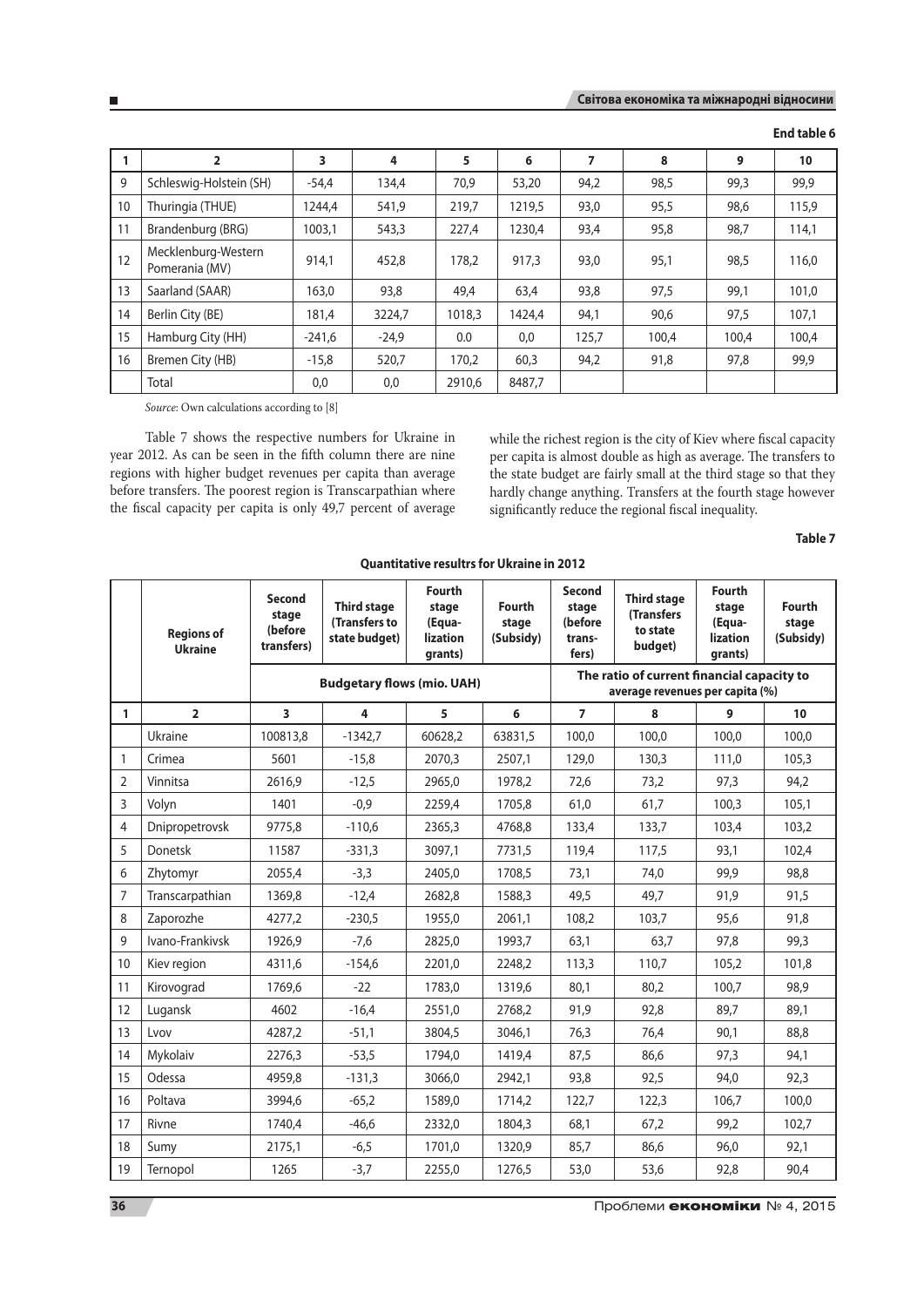### **Світова економіка та міжнародні відносини**

### **End table 7**

Ē

|    | 2               | 3       | 4       | 5      | 6      |       | 8     | 9     | 10    |
|----|-----------------|---------|---------|--------|--------|-------|-------|-------|-------|
| 20 | Kharkov         | 6175,6  | $-7,6$  | 2470.0 | 3505,6 | 101,8 | 103,1 | 89,7  | 90,1  |
| 21 | Kherson         | 1646.7  | $-0,7$  | 1985.0 | 1211,9 | 68,9  | 69,8  | 95,7  | 91,2  |
| 22 | Khmelnitsky     | 2023,6  | $-27,5$ | 2598,0 | 1652,9 | 69,5  | 69,5  | 99,3  | 96,6  |
| 23 | Cherkasy        | 2468    | $-3$    | 2080,0 | 1520,0 | 87,7  | 88,7  | 101,7 | 97,0  |
| 24 | Chernivtsi      | 1164.4  | $-1,2$  | 1859,0 | 1166,0 | 58,1  | 58,8  | 95,0  | 94,1  |
| 25 | Chernihiv       | 1765,5  | $-0,3$  | 2058,0 | 1223,5 | 73,7  | 74,7  | 100,5 | 94,9  |
| 26 | Kiev City       | 12389,8 | $-24$   | 1614,4 | 7123,9 | 198,0 | 200,3 | 140,7 | 151,9 |
| 27 | Sevastopol City | 1187,5  | $-2,6$  | 262,4  | 525,1  | 140,5 | 142,1 | 107,8 | 105,0 |

*Source*: Own calculations according to[2; 5]

After subsidies from the state budget the poorest region is now Lvov with 88,8 percent of average fiscal capacity per capita while the richest region is still Kiev region with now 151 percent of average fiscal capacity. Moreover, the ranking before and after allocation of transfers has significantly changed. For an example, the Volyn and Rivne regions before transfers had a ratio of revenues to average revenues per capita below 100 percent (61 and 68,1, respectively) and after all stages of equalization they have above average ratios of 105,1 and 102,7 percent. These indexes are even higher than in the Dnipropetrovsk and Donetsk regions, which were region-leaders before equalization. Vice versa, the Zaporozhe and Kharkov regions had higher than average budget revenues per capita before transfers (108,2 and 101,8 percent, respectively). After all stages of equalization these regions have financial capacity ratios below average at 91,8 and 90,1percent. Finally, the current equalization system in Ukraine still keeps a significant difference between regions in financial capacity per capita after transfers. Per capita the city of Kiev has almost double the financial resources as the Lvov region.

**Discussion.** Our comparison of the approach and the quantitative impact of the fiscal equalization systems in Germany and Ukraine clearly highlights the differences as well as the advantages and disadvantages of both systems. While in Germany the federal system allocates already most of the genuine tax revenues to local budgets, the Ukrainian system first concentrates the tax revenues at the state level. Consequently, the volume of redistribution and transfers to local budgets is much higher in Ukraine than in Germany. Both countries spend about half of their total tax revenues through local budgets. However, in Germany vertical transfers from the ferderal level are less than 5 percent of theses revenues (see only fourth stage in Table 6) while in Ukraine such transfers more than double the funds available to local authorities. Consequently, fiscal equalization in Germany is mainly achieved through horizontal transfers between rich and poor states in terms of per capita tax revenue. Similar as in the Ukraine vertical transfers are also implemented in Germany for specific needs (i.e. unification cost) but they are fixed in their volume and phased out in the medium run (until 2019).

Despite the large vertical transfers from the state level to the regional budgets, the achieved fiscal equalization (in terms of tax revenue per capita) is fairly small compared to Germany. While in Germany the relative difference between the richest

and the poorest state in terms of tax revenues per capita after fill-up grants is 1,37, this relative difference for Ukrainian regions after donations amounts to 1,57 (or to 1,45 and 1,71 after all transfers). Therefore, the German system achieves more equalization with less transfer volumen since the initial tax distribution is much more dezentralized.

Consequently, the main drawbacks of the Ukrainian equalization system are the excessive centralization of budget funds and the lack of a horizontal equalization mechanism. Applying the foreign experience to the Ukrainian system of fiscal equalization requires more genuine tax revenues to the local budgets. For example, if the regional budgets in Ukraine would receive half of VAT and corporate tax revenues like Germany's federal states, they would have roughly 120 bio. UAH more of own resources. Vertical transfers could then be reduced to about 4,4 bio. UAH which would be only 3,5 percent of total revenues.

The second major drawback of the Ukrainian fiscal equalization system are the unsystematic subsidy payments which may even change the ranking of specific regions dramatically. In our opinion, the budgetary adjustment should be designed to reduce inequality of social and economic development, but the relative ranking of the rich and poor regions should not change. For example, nine regions in Ukraine (Crimea, Dnipropetrovsk, Donetsk, Zaporozhe, Kiev, Poltava, Kharkov regions, Kiev and Sevastopol cities) receive subsidies although they have a higher than average index of local budget revenues per capita before fiscal equalization. Similarly, poor regions such as Volyn and Rivne should stay after all transfers below average financial capacity. Otherwise the economically strong regions are losing the motivation to increase their revenues.

Of course, such reforms are complicated and complex. In addition, since they imply a reduced power of the central government, they are also politically difficult to implement. However, given the problems and disadvantages of the current system, their benefits and long-run economic advantages are quite obvious.

### **LITERATURE**

**1.** Бюджетний кодекс України / Упорядник М. П. Кучерявенко. – Х. : Право, 2005. – 164 с.

**2.** Бюджет // Офіційний сайт Міністерства фінансів Укра-